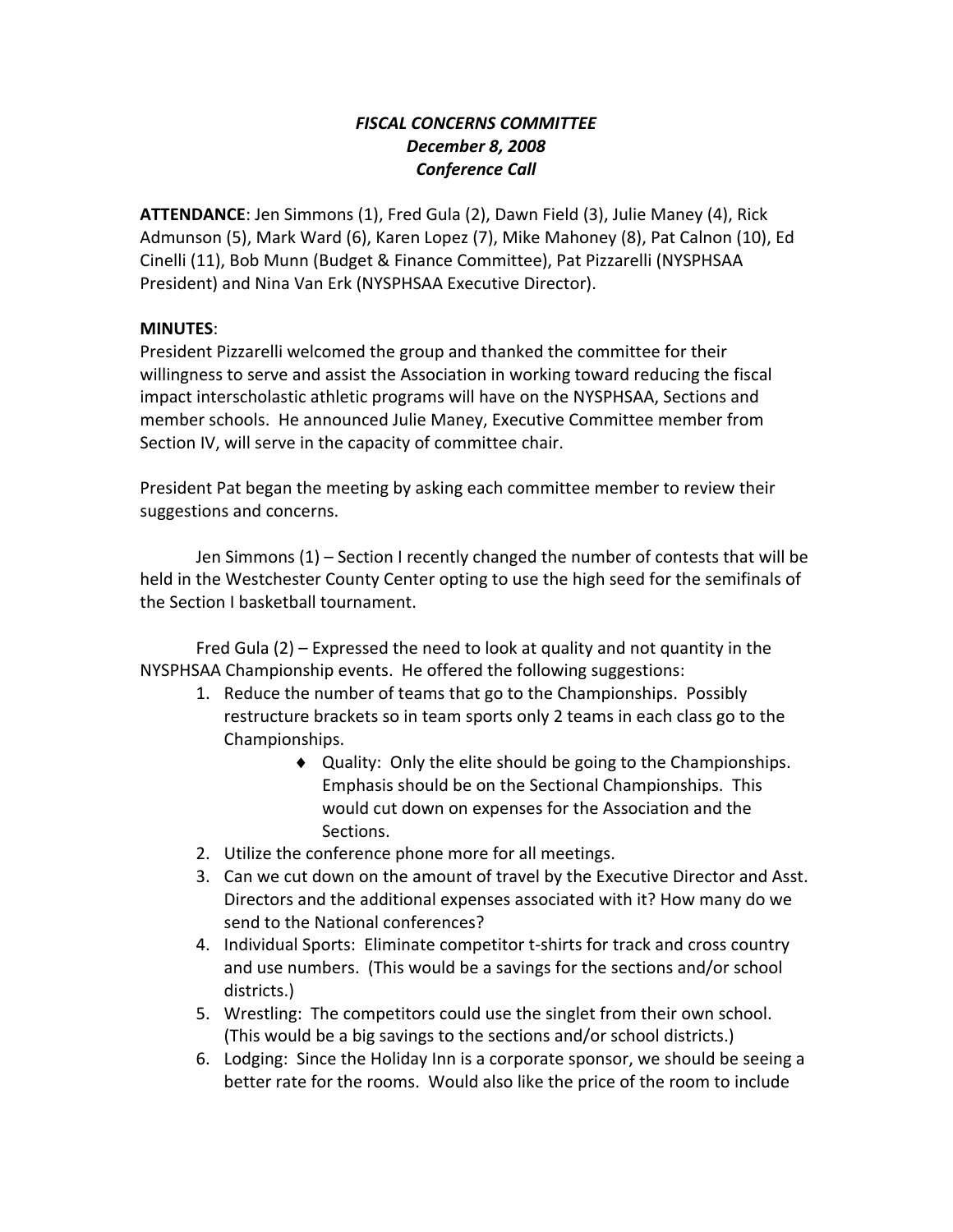breakfast. (This would again be a savings to the sections and/or school districts.)

- 7. Individual Sports: Should they be truly individual sports? Some of them are team and individual. Can look at large school/small school, but if you can ski, swim, wrestle, run, does it really matter what size school you are from in an individual sport?
- 8. Increase in # of Officials: The Safety Committee should be utilized more and weigh in on this issue with supportive evidence. Just because college level has more officials, doesn't necessarily mean we need them at the high school level.
- 9. Before things are added, thought should be given to how does this affect the Sections. Is the expense just being passed down to the Sections, schools, etc?

Dawn Field (3) – Reviewed the list of suggestions offered by her and John Rathbun. She also highlighted the use of the Chief School Officer Committee at the Section level. This promoted understanding and assistance in making difficult decisions regarding spending for interscholastic athletics. Section III offered the following suggestions.

- 1. Increase use of telephone conferencing.
- 2. Video conferencing for appeals? Possibly through BOCES?
- 3. Approve Cheerleading as a sport (revenue generator).
- 4. Rescind the open Sectional policy ‐ Back to 40% rule
- 5. Reviewing contracts with sites and officials
- 6. Create more neutral sites for Section play ‐ Closer sites to the playing schools
- 7. Review Sectional Championship Sites ‐ Alternatives
- Future Suggestions for the Section to consider:
- 1. Eliminate split class tournaments
- 2. Reduce competition by 80%
- 3. Look to eliminate cross boarding with officials
- 4. Travel cap for Sections ‐ No school will travel over 100 miles to participate in a Sectional event
- 5. Create policies and practices regarding sponsorships
- 6. Out of state travel
- 7. Review leagues modified schedules ‐ Recommendations only
- 8. Sharing bus opportunities
- 9. Mandates
	- Fingerprinting
	- Coaching requirements
- 10. Review rules and mandates for future financial impact to schools, leagues and Section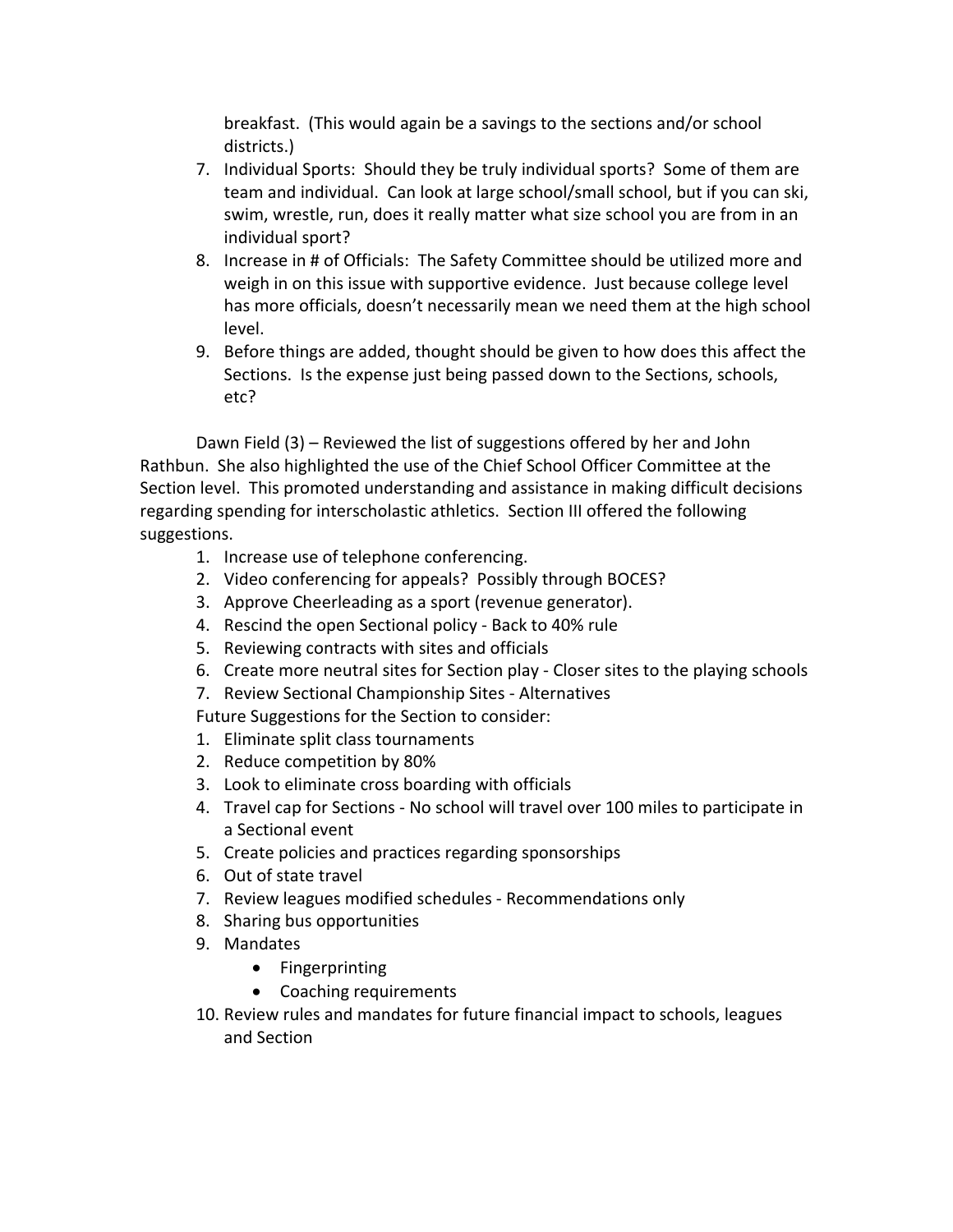Julie Maney (4) – Brought forth the issue of territorial rights for sport officials. There are areas in Section IV that are forced to use sport officials that come from the far away causing travel cost to be the highest possible when closer officials from a neighboring chapter could be used.

Rick Admunson (5) – Suggested that the direction fro reductions come from the top down so that the NYSPHSAA take a leadership role and works to assist school districts in trimming costs. He suggested looking at reducing staff at the NYSPHSAA office.

Mark Ward (6) – Highlighted the need for the Association to assist school districts in making changes and reducing their athletic budgets. He suggested that the changes would need to have a significant impact.

Karen Lopez (7) – Offered the following suggestions:

- 1. Eliminate neutral officials for all regional games by using host section officials.
- 2. Place a moratorium on all mandated meetings and expansion of state tournaments.
- 3. Centralized locations for state championships to reduce costs to sections
- 4. Streamline Central Committee meeting to a two day meeting. Do sport coordinators have to do an annual report or can it be processed through Championship Advisory Committee?

Mike Mahoney (8) – Urged the committee to seek solutions for the school level. The projected tax cap will have a significant affect on local schools and that is where the hard choices will need to be made.

- 1. Limit the number of scrimmages per team, per season to a maximum of 3.
- 2. Mandate that districts eliminate one non-league game per varsity and Junior varsity team per season.
- 3. Consider a reduction of maximum number of games per sport for a defined period.

Pat Calnon (10) informed the committee the budget reserve was based on 50% of the operating expenses but now that the operating expenses exceed two million dollars the \$600,000 actually represents approximately one third of the operating expenses.

Ed Cinelli (11) – Provided the following feedback for consideration.

- 1. Reduce the number of classes in NYSPHSAA Championships by one.
- 2. Reduce the number of participants in Individual sports, strict qualifying procedures.
- 3. Centralized sites for NYSPHSAA Championships travel is very expensive.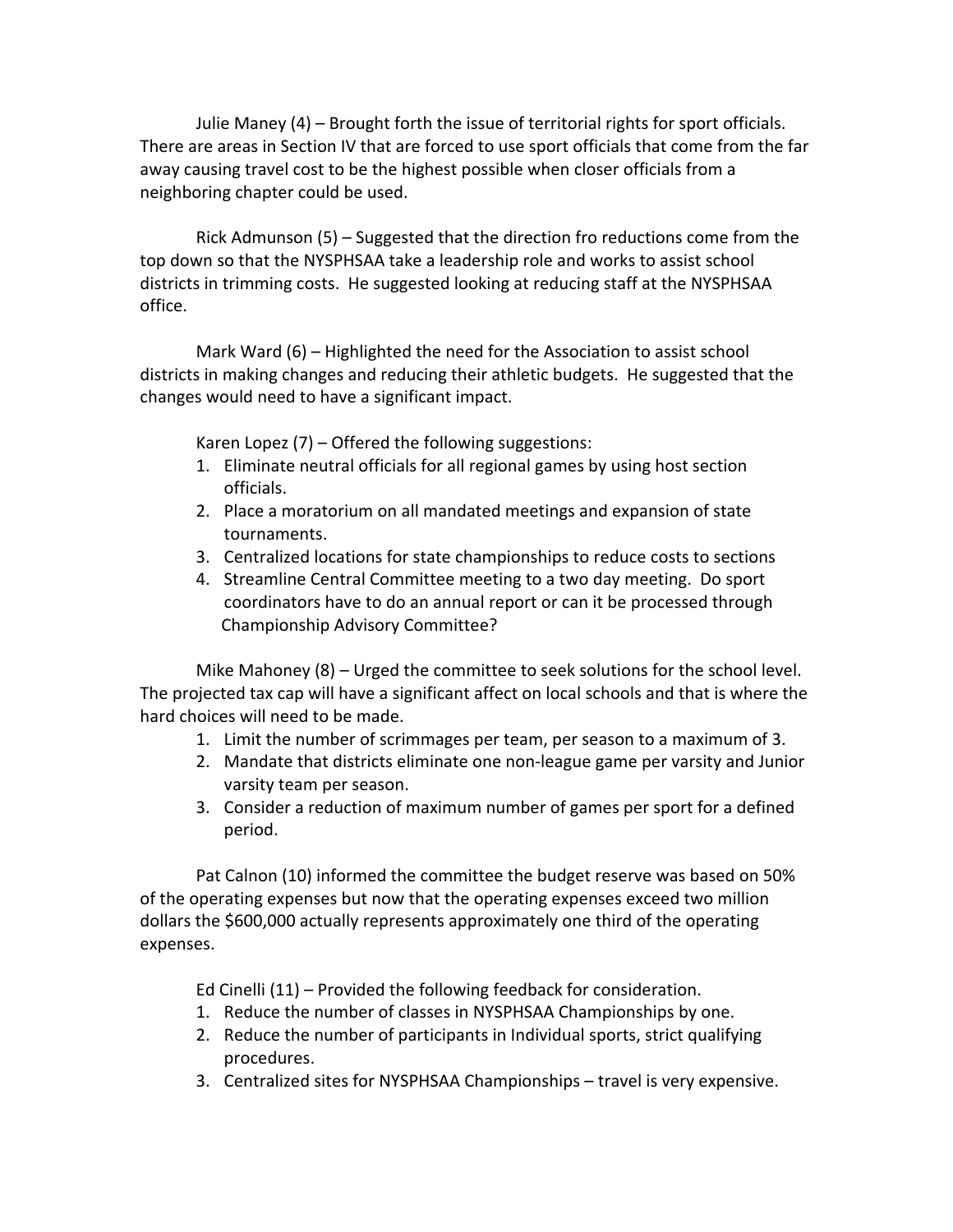Bob Munn (Budget & Finance) ‐ Suggested requesting congress for a bail out. Should consider the re‐evaluation of the budget reserve to possibility reduce it from the current \$600,000. He submitted the following as suggestions:

- 1. Adopt a moratorium on state championships for the next two fiscal years, stipulating that no proposed changes or additions to the championships will receive consideration.
- 2. Ask the Executive Director to review the Associations budget and offer reductions totaling the \$65,000 to offset the loss of dues revenues.
- 3. Utilize telephone conference calls and web camera meetings more extensively to save on travel costs.
- 4. Direct sports committees to review all championship venues and budgets to see where reductions in expenses can be gained without compromising a quality experience for the participants.
- 5. Review fund balance philosophy, potentially reducing the amount to ease the financial pressure for a couple of years.

# **DISCUSSION:**

During the discussion Executive Director Nina Van Erk compiled a list of suggestions that were raised by at least two of the representatives. After considerable discussion on the merits and feasibility of each of the suggestions the members of the committee unanimously reached consensus on the following items for consideration by the NYSPHSAA Executive Committee:

- 1. Supporting the use of telephone conference calls and video conferencing for NYSPHSAA meetings to reduce the travel reimbursement costs for the NYSPHSAA and Sections.
- 2. Support the use of officials from the host section at all NYSPHSAA regional contests. Officials at semi final and final contests will be reviewed in the future.
- 3. Support a moratorium on the expansion of NYSPHSAA tournaments as it pertains to participation.
- 4. Support the use of centralized sites for all NYSPHSAA Championship competition.
- 5. Support the reduction of the maximum number of contests permitted during the regular season. Sports with 24 contests be reduced to 20, sports with 20 contests be reduced to 18 and sports with 18 contests be reduced to 16. Wrestling would be reduced to 19 points (5 tournaments) and football would be reduced by one contest. Junior Varsity and Freshmen programs would be reduced by two (2) additional contests and the modified program would be reduced by two contests.
- 6. Support the reduction of the number of classes and divisions in team and individual NYSPHSAA championship competition.
- 7. Support the reduction of participants in NYSPHSAA Championships in individual and combination (team/individual) sports.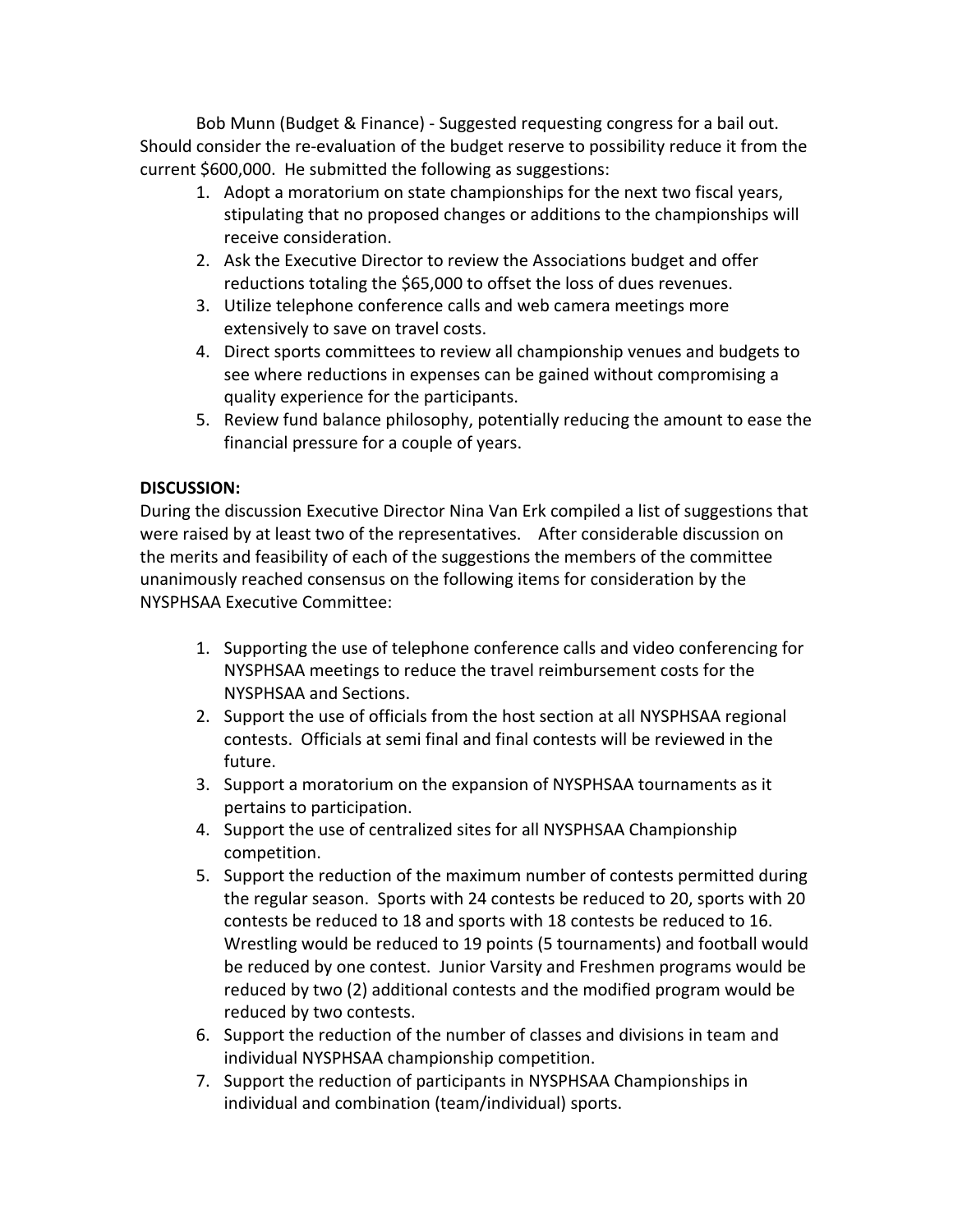- 8. Support the reduction of tournaments (multi school competition) for team and individual sports.
- 9. Support the establishment of a maximum number of scrimmages permitted by a team to: Varsity, JV and freshman  $-2$  scrimmages and Modified  $-1$ scrimmage.
- 10. Support the reduction of Central/Executive Committee meetings to three per year. (Constitutional change)
- 11. Support the establishment of a team travel restriction for all member schools limiting out of state team travel to competition with bordering states only.
- 12. Support the establishment of a moratorium on the following NYSPHSAA (mandated) workshops such as Safety, Life of an Athlete, Sportsmanship and Chemical Health workshops.
- 13. Support eliminating participation in the NFHS Student Leadership Conference.

# **2009 – 2010 NYSPHSAA BUDGET**

The committee supported the establishment of a significantly reduced budget. The committee encouraged Nina Van Erk to include many of her ideas that will reduce the operating expenses for the NYSPHSAA.

# **NEXT STEPS**

The committee members will seek input from their local Sections regarding the 13 suggested items to reduce expenditures. Ideas were shared to assist in the distribution of information included:

- ♦ Provide a separate list of supported suggestions so that Section Executive Directors and committee members can distribute the list to their members.
- ♦ Provide an interim report to update the membership of the recommendations of the Fiscal Concerns Committee.
- ♦ Create a separate NYSPHSAA Albany Office Report to outline the suggestions raised by the Fiscal Concerns Committee.
- ♦ Forward minutes and Albany Office Report to all Principals and Chief School Officers with the assistance of Executive Directors and Central Committee members.

The committee also recommended gathering the following information to assist in making informed decisions:

- ♦ Develop a data base indicating the Sections that have or will adopt the suggestions set forth by the Fiscal Concerns Committee.
- ♦ Provide the projected estimated cost savings for each of the 13 recommended measures.

## **NEXT MEETING**